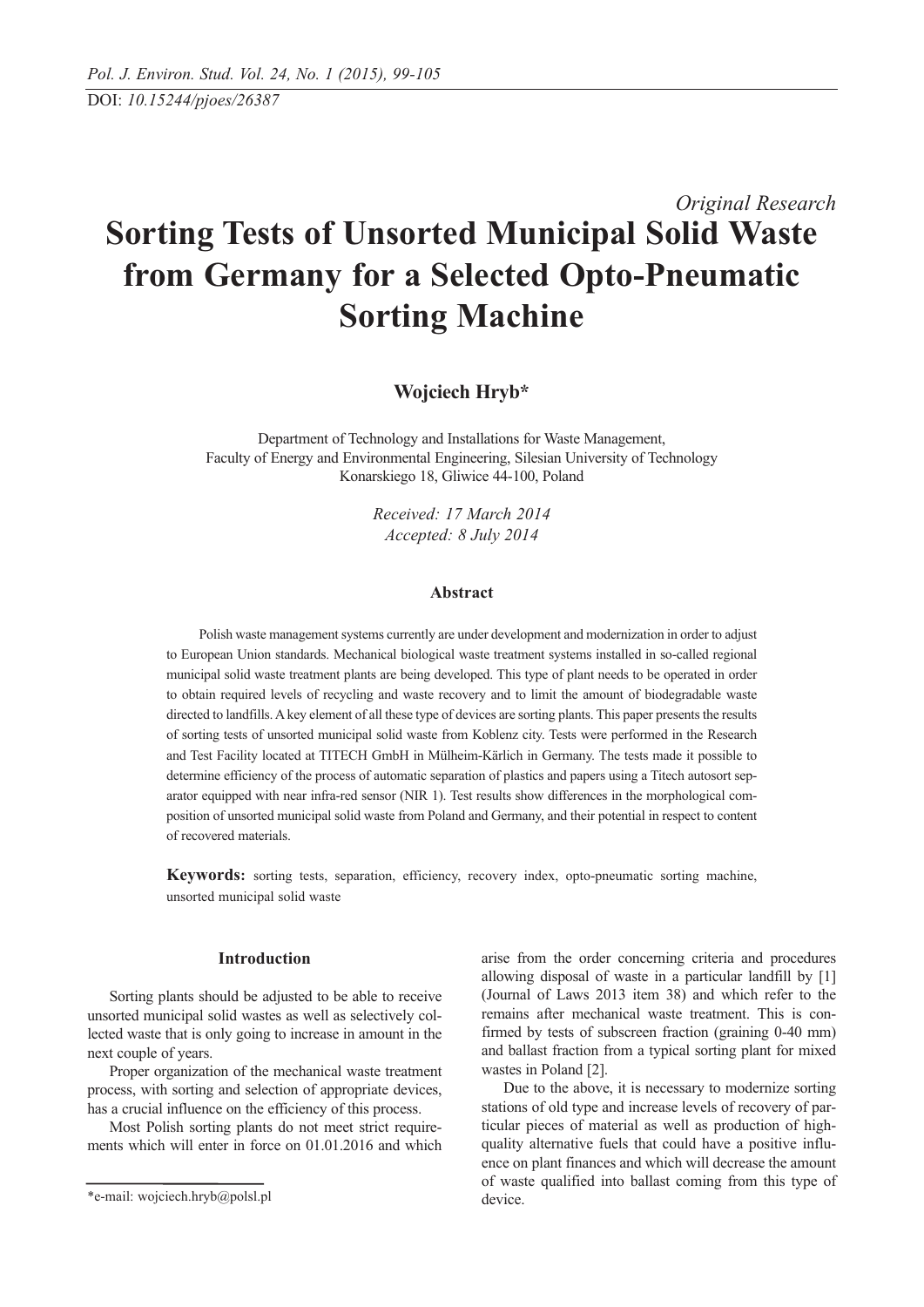In Polish waste sorting plants both in the modernized ones and in newly constructed plants many types of devices are used for classification of wastes. These are screens, air separators, metal separators, and more often opto-pneumatic separators.

Opto-pneumatic separators may be widely applied depending on the sensors used, i.e. NIR – near infra-red, VIS – visibility sensor, XRF spectrometer – an x-ray instrument used for routine, relatively non-destructive chemical analyses, and special processing techniques and sorting wastes based on proper atomic densities.

Wastes are transported through the sensor zone located over the conveyor belt. Sensors identify material properties such as structure, shape, color, spectrum, density, etc. required to identify a given material. Pieces of materials with preliminarily determined properties are pneumatically separated at the end of the conveyor belt through a set of nozzles.

Such separators are used not only to separate many types of plastics and paper or to clean organic fractions, but they are also applied for natural raw materials, and recycling of glass, timber, or other materials as presented in publications [3-8].

An advantage of the use of opto-pneumatic sorters in sorting plants, apart from wide possibilities of their application, is an ability to obtain high throughput which, considering the increasing stream of selectively collected wastes, can contribute to the wider use of these devices.

An automatic sorting separator for given fractions of material generally consists of a sensor (scanner) with a system of special lamps and a computer, a nozzle board, fixtures, and a compressed air regulator. Moreover, the system includes a fast-scanning conveyor with supportive structure for the sensor, separation chamber, compressor for a given system or one compressor station for all the systems with compressed air supply and fitting system. Wastes should be delivered to the separator through the conveyor or a set of conveyors with the necessary transfer stations that assure equal and single layer distribution of wastes on the fast scanning conveyor belt in order to avoid overlaying of particular particles of wastes.

Width of the conveyor belt and the capacity of the separator must be adjusted to the amount of segregated wastes. Active width of the conveyor belt should be adjusted to the width of sensor detection. Sensor should be incorporated on the supportive structure over fast-scanning conveyor belt.

The separation chamber should consist of a compartment with a roll that can be set to the appropriate type of material layout – shifted and set vertically or horizontally. Shifting range of the compartment is adjusted to the material and enables optimal sorting at least  $\pm$  100 mm from the nominal layout. It should also have a regulated structure that eliminates uncontrolled reflexes of the secreted materials and incorrect disposal of material (ex. mixing raw material with ballast) [9].

It should be noted that in order to apply an automatic sorting system for the separation of unsorted municipal solid waste, stream of wastes should first undergo preparatory processes. These include: tearing bags, separating large waste in an initial sorting cabin (large pieces of foil and cartoons, which can cause overlapping objects), separating mineral and organic fractions, and equal spreading of wastes on the belt on its whole width with the use of a fast-scanning conveyor belt. Applying all these procedures assures effective opto-pneumatic sorting of unsorted municipal solid wastes. However, the human factor cannot be completely eliminated. If the system identifies PET, and near a PET bottle for example a piece of paper can be found, it will be disposed into the PET fraction by the compressed air and will form its pollution, unless it is removed manually.

Summing up the main advantages of the application of opto-penumatic sorters, it is the high capacity of the technological line maintaining high efficiency of secretion of recovered materials that allows for recovery of over 80% of material fractions while employing only a couple of persons for additional cleaning of separated material fractions. It gives positive financial results to the plant and decreases the amount of ballast disposed of in the landfill. Due to applied automatic processes, it also limits employment.

The disadvantages include high costs of investment, lack of possibility to identify glass and black packaging (they do not reflect light but absorb it), and difficulties separating long, heavy objects, and large materials.

Possible applications of the TITECH autosort system are given below [10]:

- Polymer sorting sorting of e. g. beverage cartons, PE, PP, PS, PVC, PET, EPS, ABS by type of material
- Mixed-paper removal removing paper from a mixed input stream
- RDF production producing an RDF fraction
- RDF plus producing an RDF fraction, with additional stone/timber distinction
- CND sorting organic/non-organic sorting
- PET/PE sorting sorting of PET/PE by color, e.g. light blue, clear, etc.
- Wood cleaning producing a clean timber/chipboard fraction by removing painted and coated wood
- Paper Plus producing a clean unstained fraction
- Metal removal removing all metals
- Multi functional separate up to five packages in one application
- $Special applications on request$

The sensor most widely used in opto-pneumatic separators in the waste management industry is the NIR (near infrared spectroscopy) sensor. NIR also is used in different sorts of devices, e.g. for the analysis of soil, litter, and plantderived materials [11].

### **Experimental Procedures**

Tests were performed on 10 November 2011 in the Research and Test Facility of TITECH GmbH in Mülheim-Kärlich in Germany. The trip was partially financed by Titech Company and the remaining costs were covered by Project BK-298 (RIE-3) 2011 "Tests of operational efficiency of a selected waste sorting plant." The selected testing system applied during tests is presented in Table 1.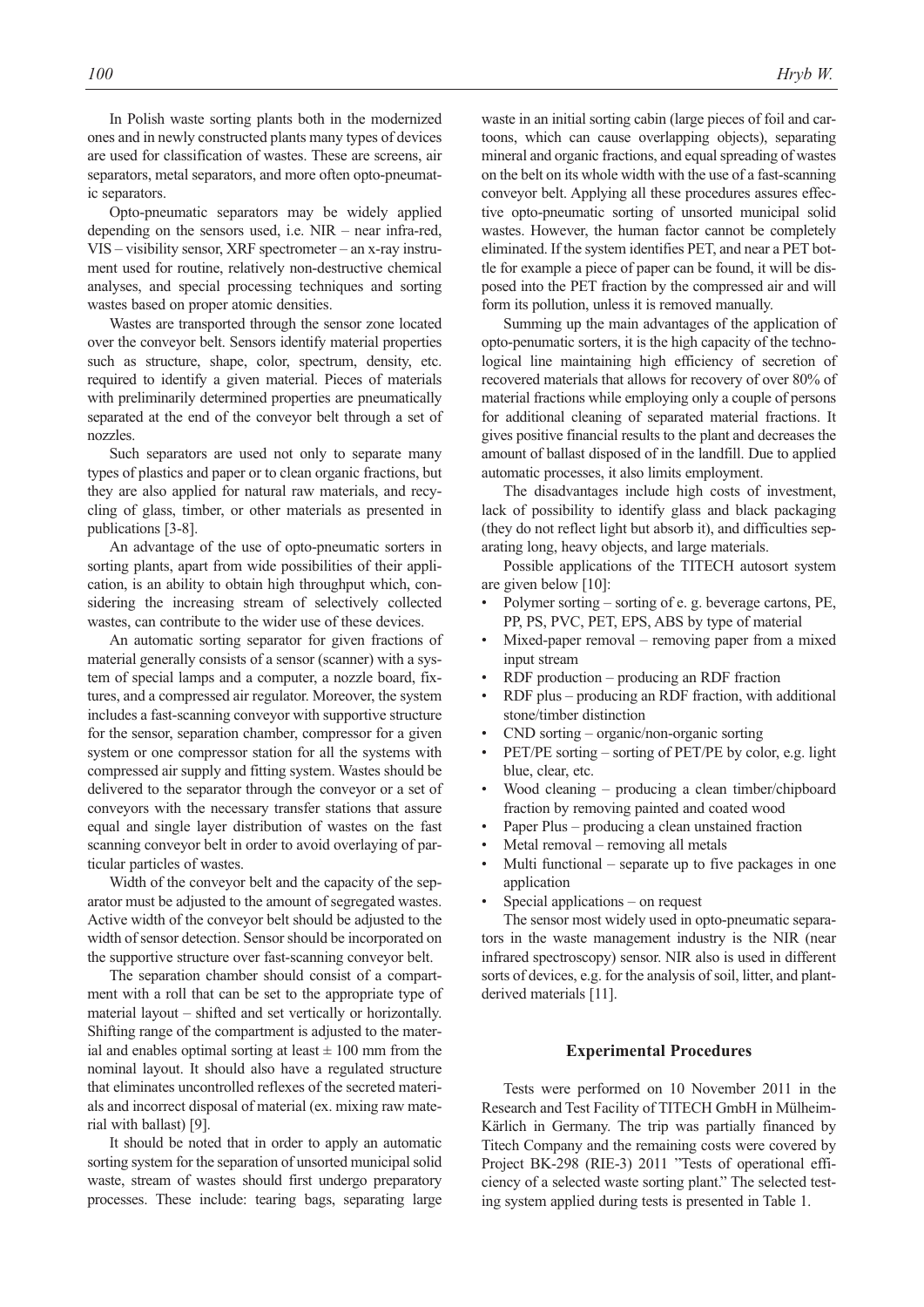| 1.01           |                |                                                                   |  |
|----------------|----------------|-------------------------------------------------------------------|--|
| N <sub>0</sub> | Name           | Test system parameters                                            |  |
| 1              | Detection Unit | <b>TITECH</b> autosort                                            |  |
| 2              | Working width  | $1000 \text{ mm}$                                                 |  |
| 3              | Sensor         | NIR <sub>1</sub>                                                  |  |
| 4              | Resolution     | Standard                                                          |  |
| 5              | Valves         | 36/16.5 Extra High Power (valves<br>block used during the test 1) |  |
|                |                | 36/30 High Power (valves block used<br>during the test 2)         |  |
| 6              | Belt speed     | $3 \text{ m/s}$                                                   |  |
| 7              | Air pressure   | 6 bar                                                             |  |

Table 1. The sorting system characteristics used during the tests  $[10]$ 

During tests two samples of unsorted municipal solid wastes from Koblenz city in Germany were tested. First sample with weight of 147 kg and the second of 220 kg were input from a big bag to the conveyor belt of tested sorting line equipped with opto-pneumatic sorter Titech autosort. The moment of sample delivery to the conveyor belt and a view of Titech autosort separator with separation chamber is presented in Fig. 1.

Then the waste was transported through a set of conveyor belts, including the fast scanning conveyor belt (even spreading of the particles of wastes on the belt) into the operation zone of the opto-pneumatic separator. The sorter was set to separate plastic fraction (polymers) and paper. Once the system identifies plastic and paper on the conveyor belt a signal is transmitted to start nozzles with compressed air, which blow given material in the separation chamber onto another conveyor belt, having it separated from other waste. During sorting tests of the first sample a set of 36/16.5 extra high power valves were applied, where distance between compressed air nozzles was 16.5 mm. During tests of the second sample a set of 36/30 high power valves were used with the distances between the nozzles with compressed air of 30 mm. Wastes separated in the separation chamber were propelled onto conveyor belts. From there they were sent to large bags and subsequently to sorting tables, where they were manually separated into various material fractions. Afterward they were weighed on a platform electronic scale. If it was difficult to identify the type of plastic due to lack of marking, a manual NIR analyzer was used for identification. Fig. 2 presents manual segregation into groups of materials in fractions previously separated by an opto-pneumatic separator, residues, and manual NIR analyzer.

Results of the performed analysis are presented in Table 2 (for the first test) and in Table 3 (for the second test).

Content analysis of the separated fraction and ballast made it possible to determine efficiency of the process and define recovery index (sorting ability) of polymers and paper.

Within the wastes of particular material fractions separated during manual separation a group of multi material waste (composites) was separated, which consisted mainly of foil bags with content. The system identifies that waste as polymer with no consideration to the content of the bag. Often, due to the bag's large mass the nozzles are not able to blow it into separate polymer fraction. In actual sorting plants for unsorted municipal solid waste this problem is solved by the use of a bag breaker. Another fraction that needs to be discussed is a fraction named "residues fraction," which contains waste of graining below 80 mm, i.e. this is a fraction difficult for manual segregation. It should be underlined that small pieces of plastic and paper dominated in this fraction. Kitchen waste share was slight due to the effective system of its collection at the source.

Natural textiles, (i.e. cotton) were identified by the system as paper, whereas synthetic textiles were considered as polymer.

### **Results and Discussion**

Sorting test procedure and results are presented in Tables 2 and 3, and on the basis of the results it achieved recovery indexes that were calculated for the analyzed system.



Fig. 1. Input material (on the left) and Titech autosort separator – the view of scanner and separation chamber (right photo by W. Hryb).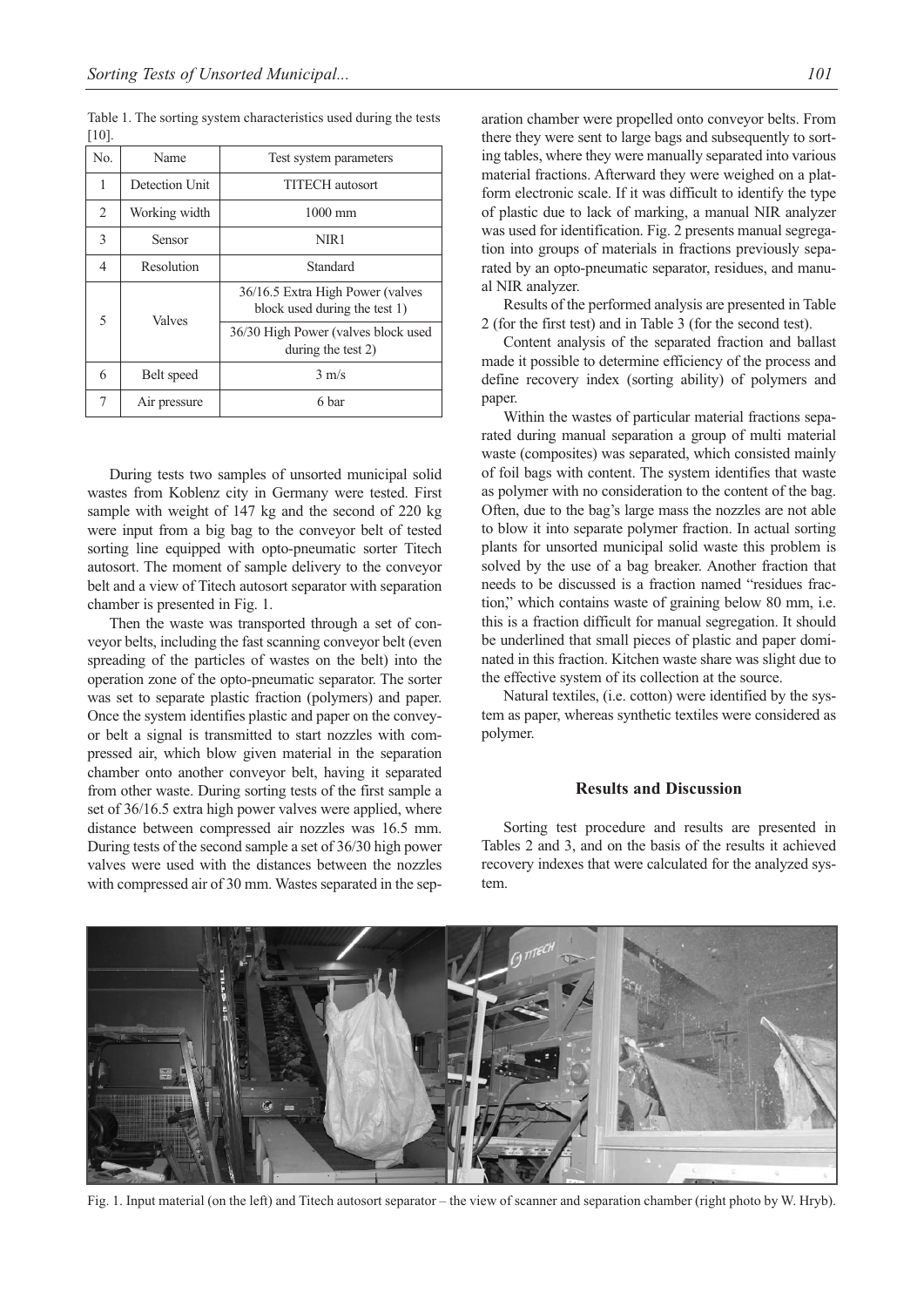On the basis of the test results presented in Tables 2 and

3 and formula (1) for the efficiency of separation of particular fractions, the so-called recovery index (sorting ability), the ability to separate polymers and paper for a given sorting system may be calculated.

$$
W_x = \frac{M_{f x w}}{M_{f x w} + M_{f x b}} \times 100\%
$$
 (1)

...where:

 $W_x$  – recovery index (sorting ability) of fraction *x* from waste, expressed in  $\%$ 

 $M_{\text{f}xw}$  – the mass of fraction *x* separated in the sorting line  $M_{f,k}$  – the mass of fraction *x* identified in the ballast

Efficiency to separate polymers (plastics) and paper for the first test of unsorted municipal solid wastes equals:

$$
W_{polymers1}=\frac{21.88}{21.88+2.93}{\times}100\%=88.2\%
$$

and for paper:

$$
W_{paper1} = \frac{5.07}{5.07 + 0} \times 100\% = 100\%
$$

Whereas efficiency of polymers (plastics) and paper for the second test of unsorted municipal solid wastes equals:

$$
W_{polymers2} = \frac{22.17}{22.17 + 4.5} \times 100\% = 83.1\%
$$

and for paper:

$$
W_{paper2} = \frac{2.39}{2.39 + 0} \times 100\% = 100\%
$$

High efficiency to separate paper and plastic fractions using this type of device were confirmed in the another actual sorting plant for the unsorted municipal solid waste as presented in [12].

Optical TITECH autosort separator assures high effectiveness in separation of a given material's fraction of over 80-90%. In this system the amount of paper, plastic, or metal in the ballast disposed of in the landfill falls significantly below 10% in the stream of municipal solid waste. Optical separators provide an automatic process and very high throughput and output of separated material. Persons in sorting cabins control the stream quality and if it is necessary sort out automatically separated material fractions [13].

Efficiency and reliability of opto-pneumatic sorters was also confirmed in [14, 15].

Morphological content of samples of unsorted municipal solid wastes from Koblenz city significantly differs from average morphological content of municipal solid wastes in large cities in Poland. The developed system of selective collection of wastes and high commitment to this system of Koblenz city community resulted in lack of glass in samples taken in the carried tests. Plastics were represented mainly by foil. The content of paper and kitchen wastes was on a very low level.

Establishment of a waste management system in Germany based on selective collection started in the 1970s. Since 1991 the oldest formalized management system for packaging waste in Europe has been operating there. In Germany, over 2.6 M tons of plastic packaging alone are consumed, and the recycling level reaches approximately 75%. A system of selective collection in not obligatory for all inhabitants. Whoever wants to sort, sorts. However, everyone has to take into account a high fee for the reception of mixed wastes. The system of selective collecting was unified for all Germany as early as 20 years ago.

Inhabitants are constantly informed and educated at local and regional levels. Organizations that deal with recovery sponsor informative actions. In Germany, a deposit-refund system has been incorporated for PE bottles, aluminium cans, and reusable plastic packaging in boxes.



Fig. 2. Left – Manual segregation of fraction separated by the separator. Right – detection of the type of plastic by manual NIR analyzer (photo by W. Hryb).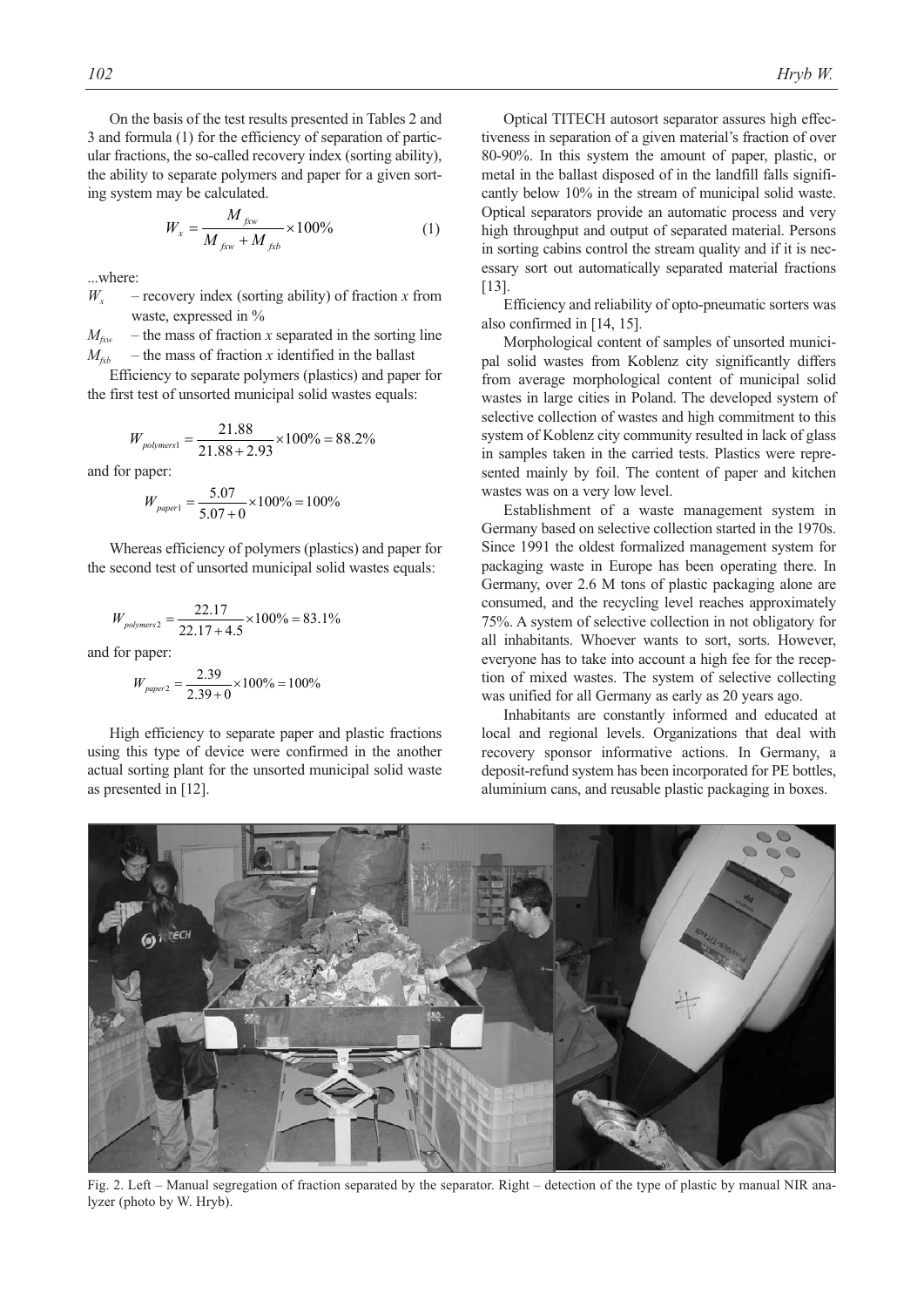## Table 2. Results obtained in test No. 1.

| Input (sample No. 1)  | Mass [kg] | %         |
|-----------------------|-----------|-----------|
|                       |           | of weight |
| Film                  | 13.50     | 9.20      |
| PEHD                  | 0.82      | 0.56      |
| PP                    | 2.67      | 1.82      |
| PET                   | 1.99      | 1.36      |
| Paper/Wood            | 5.07      | 3.45      |
| <b>Nappies</b>        | 5.95      | 4.05      |
| <b>Textilles</b>      | 2.00      | 1.36      |
| Composites            | 5.83      | 3.97      |
| <b>Other Polymers</b> | 4.29      | 2.92      |
| <b>Black Polymers</b> | 1.54      | 1.05      |
| Organic               | 0.56      | 0.38      |
| <b>Residues/Fines</b> | 102.6     | 69.88     |
| Total<br>т            | 146.82    | 100       |

*100% (146.82 kg)* 

*Throughput 2.99 t/h/m* 

|  | <b>TITECH autosort NIR 1</b><br>(36/16.5 Extra High Power valves) |  |        |  |  |           |            |
|--|-------------------------------------------------------------------|--|--------|--|--|-----------|------------|
|  |                                                                   |  |        |  |  | 29.36%    |            |
|  | 70,64% (103.71 kg)                                                |  |        |  |  |           | (43,11 kg) |
|  | <b>Residues</b>                                                   |  | Mass   |  |  | %         |            |
|  |                                                                   |  | [kg]   |  |  | of weight |            |
|  | Film                                                              |  | 0.80   |  |  | 0.77      |            |
|  | PEHD                                                              |  | 0.03   |  |  | 0.03      |            |
|  | РP                                                                |  | 0.17   |  |  | 0.16      |            |
|  | <b>PET</b>                                                        |  | 0.19   |  |  | 0.18      |            |
|  | Paper/Wood                                                        |  | 0.00   |  |  | 0.00      |            |
|  | <b>Nappies</b>                                                    |  | 3.99   |  |  | 3.85      |            |
|  | <b>Textilles</b>                                                  |  | 0.00   |  |  | 0.00      |            |
|  | Composites                                                        |  | 1.69   |  |  | 1.63      |            |
|  | <b>Other Polymers</b>                                             |  | 0.20   |  |  | 0.19      |            |
|  | <b>Black Polymers</b>                                             |  | 1.54   |  |  | 1.49      |            |
|  | Organic                                                           |  | 0.00   |  |  | 0.00      |            |
|  | Residues/Fines                                                    |  | 95.10  |  |  | 91.70     |            |
|  | Total                                                             |  | 103.71 |  |  | 100       |            |

| The fractions were    | Mass  | %         |
|-----------------------|-------|-----------|
| separated by sorter   | [kg]  | of weight |
|                       |       |           |
| Film                  | 12.70 | 29.46     |
| PEHD                  | 0.79  | 1.83      |
| PP                    | 2.50  | 5.80      |
| <b>PET</b>            | 1.80  | 4.18      |
| Paper/Wood            | 5.07  | 11.76     |
| <b>Nappies</b>        | 1.96  | 4.55      |
| <b>Textilles</b>      | 2.0   | 4.64      |
| Composites            | 4.14  | 9.59      |
| <b>Other Polymers</b> | 4.09  | 9.49      |
| <b>Black Polymers</b> | 0.00  | 0.00      |
| Organic               | 0.56  | 1.30      |
| Residues/Fines        | 7.50  | 17.40     |
| Total                 | 43.11 | 100       |

German analyses prove that introducing competition into the market resulted in a significant decrease of costs of recycling. Moreover, establishment of the deposit-refund system changed the form of collection of some packaging that was previously put into containers for selective collection [16].

In Poland, a level of selectively collected waste still does not exceed 10% of total mass of produced municipal wastes. Due to the fact that by 2020, not less than 50% of the mass of basic materials from wastes should be reused or recycled, a dynamic development of selective collection of wastes needs to be initiated and the amount of materials gathered in this way must be multiplied [17].

Due to the above, in Poland a potential of secondary materials in the mixed municipal wastes is higher than in Germany. Therefore, sorting is more justified and profitable, as it is possible to obtain raw materials that can be sold to recyclers.

## **Conclusions**

Performed tests of automatic sorting of unsorted municipal solid wastes with the use of opto-pneumatic Titech sorter equipped with NIR sensor showed high efficiency in separating polymer and paper fractions. Sorting efficiency for polymer fraction amounted to 88% with the use a set of 36/16.5 extra high power valves and 83% with the use a set of 36/30 high power valves. Valves spread every 16.5 mm give a stronger stream of compressed air,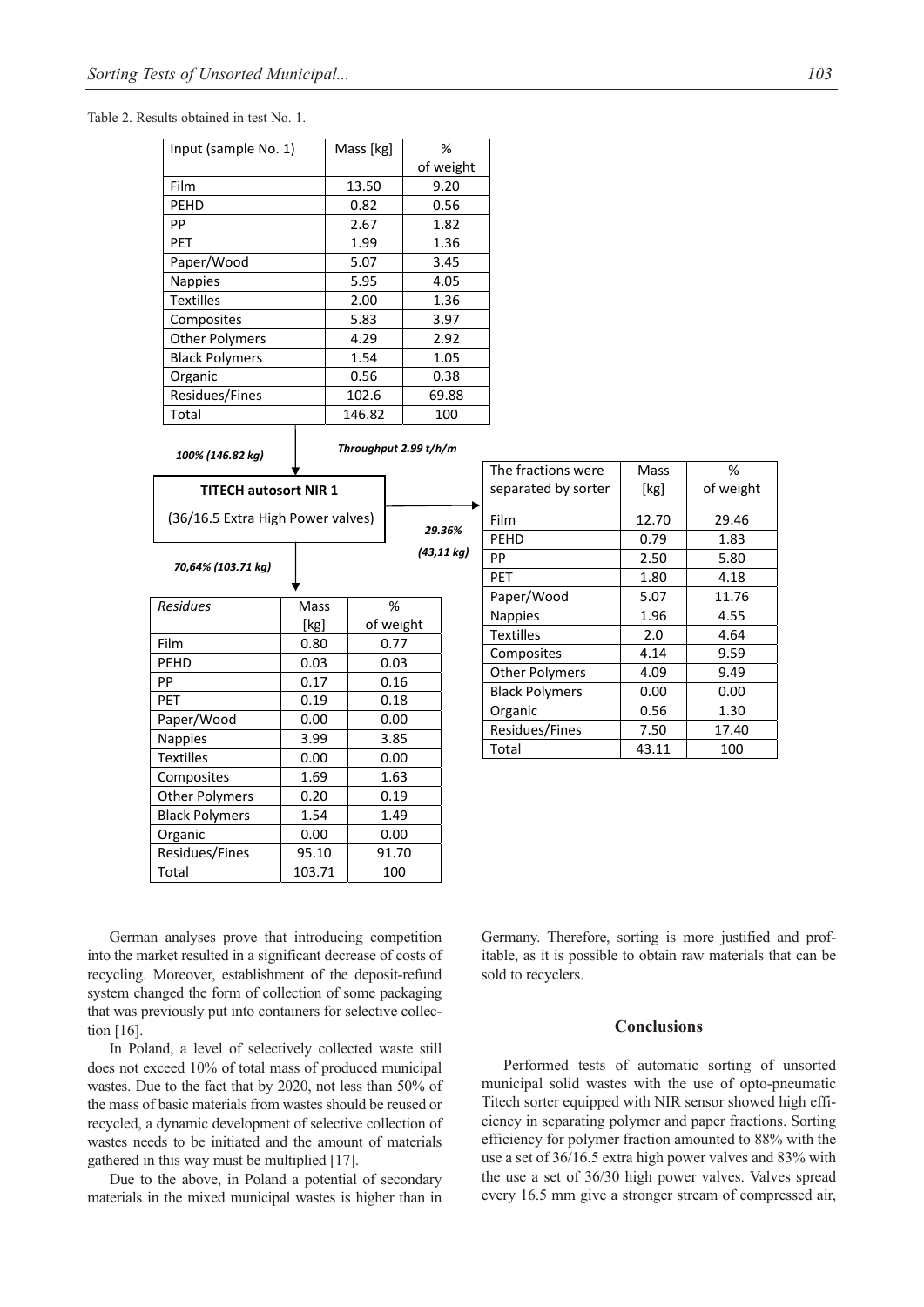Table 3. Results obtained in test No. 2.

| Input (sample No. 2)  | Mass   | %         |
|-----------------------|--------|-----------|
|                       | [kg]   | of weight |
| Film                  | 19.37  | 8.79      |
| PEHD                  | 1.59   | 0.72      |
| ΡP                    | 2.78   | 1.27      |
| PET                   | 0.85   | 0.39      |
| Paper/Wood            | 2.39   | 1.09      |
| <b>Nappies</b>        | 12.94  | 5.87      |
| <b>Textilles</b>      | 4.10   | 1.86      |
| Composites            | 14.76  | 6.70      |
| <b>Other Polymers</b> | 1.50   | 0.68      |
| <b>Black Polymers</b> | 0.60   | 0.27      |
| Organic               | 0.00   | 0.00      |
| Residues/Fines        | 159.40 | 72.36     |
| Total                 | 220.28 | 100       |

*Throughput 4.51 t/h/m 100% (220.28 kg)* 

| <b>TITECH autosort NIR 1</b> |        |  |            |
|------------------------------|--------|--|------------|
| (36/30 High Power valves)    | 26.44% |  |            |
| 73.56% (162.03 kg)           |        |  | (58.23 kg) |
| <b>Residues</b>              | Mass   |  | %          |
|                              | [kg]   |  | of weight  |
| Film                         | 2.17   |  | 1.34       |
| PFHD                         | 0.10   |  | 0.06       |
| РP                           | 1.09   |  | 0.68       |
| <b>PET</b>                   | 0.09   |  | 0.06       |
| Paper/Wood                   | 0.00   |  | 0.00       |
| <b>Nappies</b>               | 11.14  |  | 6.87       |
| <b>Textilles</b>             | 0.00   |  | 0.00       |
| Composites                   | 5.29   |  | 3.26       |
| <b>Other Polymers</b>        | 0.45   |  | 0.28       |
| <b>Black Polymers</b>        | 0.60   |  | 0.37       |
| Organic                      | 0.00   |  | 0.00       |
| <b>Residues/Fines</b>        | 141.10 |  | 87.08      |
| 162.03<br>Total              |        |  | 100        |

| The fractions were    | Mass  | %         |
|-----------------------|-------|-----------|
| separated by sorter   | [kg]  | of weight |
| Film                  | 17.20 | 29.54     |
| PEHD                  | 1.48  | 2.56      |
| PP                    | 1.69  | 2.89      |
| <b>PET</b>            | 0.76  | 1.31      |
| Paper/Wood            | 2.39  | 4.10      |
| <b>Nappies</b>        | 1.80  | 3.09      |
| <b>Textilles</b>      | 4.10  | 7.04      |
| Composites            | 9.47  | 16.26     |
| <b>Other Polymers</b> | 1.04  | 1.78      |
| <b>Black Polymers</b> | 0.00  | 0.00      |
| Organic               | 0.00  | 0.00      |
| <b>Residues/Fines</b> | 18.30 | 31.43     |
| Total                 | 58.23 | 100       |

which allows directing heavier elements away to a particular fraction section. This can explain why the higher recovery index was achieved when a set of 36/16.5 extra high power valves was used. Efficiency of paper recovery for the first and second cases reached 100%, and spacing of nozzles with compressed air had no influence on the result. In the tested samples paper appeared as single sheets and newspapers. It did not contain any books, for which a set of 36/30 high power valves could turn out to be too weak to "shift" the fraction into the proper conveyor belt.

It needs to be considered that on the actual installation the efficiency depends on a number of operating parameters of the sorter and its fixtures and on the initial preparation of unsorted municipal solid waste (breaking bags, screening undesirable fractions, etc.). Morphological content of unsorted municipal solid wastes in Poland differs from the one in Germany. In Germany unsorted municipal solid wastes contains less recovered materials, which results from a developed system of selective collection of wastes and society's engagement in it.

## **References**

- 1. Order of the Minister of Economy dated Jan 8, 2013 concerning criteria and procedures for accepting wastes to be disposed of at landfills of wastes of particular type. Journal of Laws **2013** item 38.
- 2. HRYB W. Properties of the Residues of Mechanical Treatment of Wastes in a Sorting Plant in the Light of Binding Legal Regulations. Pol. J. Environ. Stud. **21**, (5A), 117, **2012**.